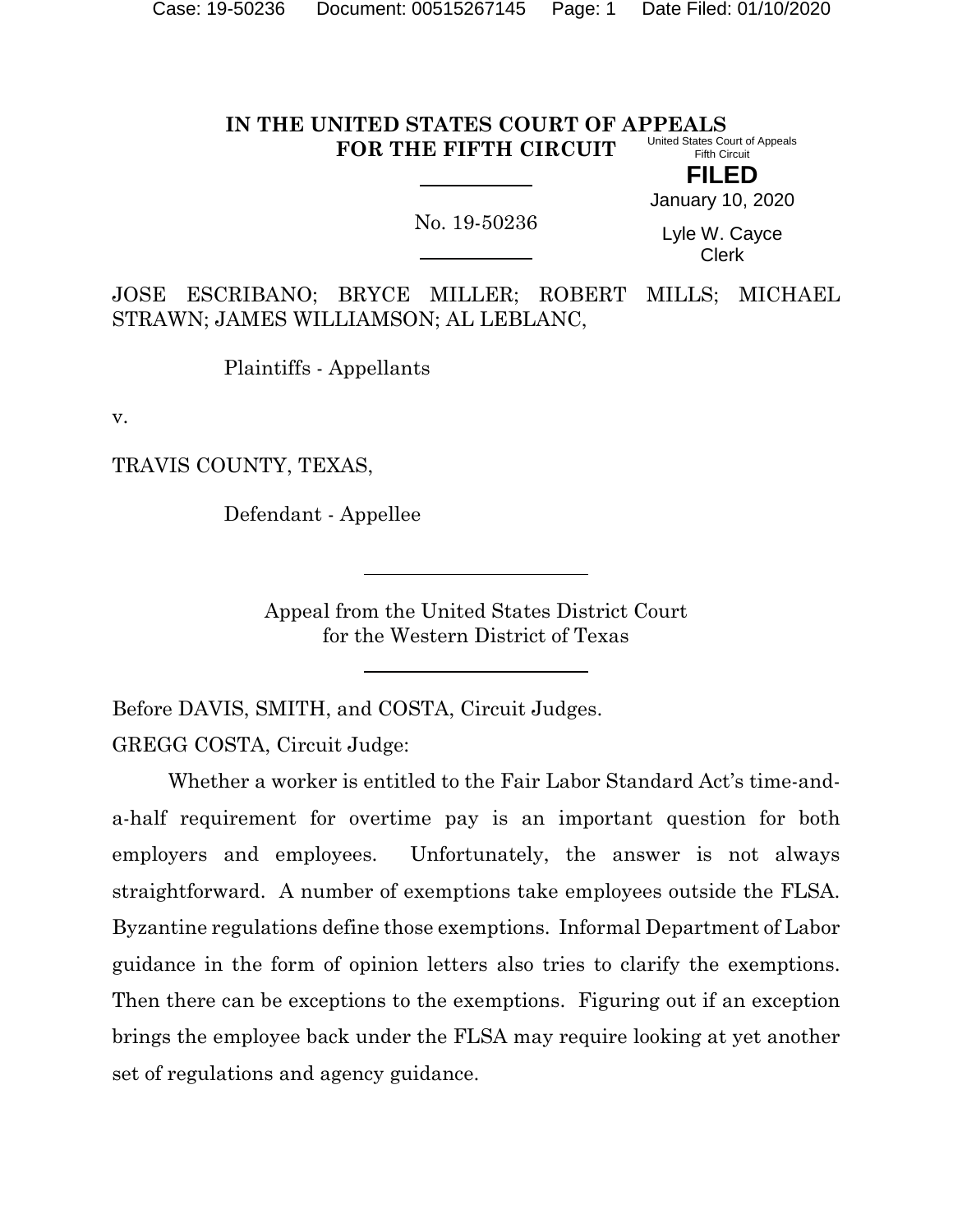This FLSA case involved one of those multilayered classification determinations. The facts were not complicated, so the trial lasted less than a week. But confusion over two possible exemptions, as well as an exception to those exemptions, caused the posttrial litigation to last more than two years. The result was a ruling that the employer had established as a matter of law one element of proving the exemptions. Remaining questions about the exemptions and exception would have to be decided by a jury at a second trial. But the employees elected not to pursue the new trial. Instead they put all their eggs in the appellate basket, seeking to overturn the court's ruling that the employer had proven one element of the exemptions. Because both their procedural and substantive challenges to that posttrial ruling come up empty, we AFFIRM.

## I.

## A.

Six Travis County Sheriff's Office detectives filed this suit alleging that they were entitled to overtime pay. The County was not paying the detectives additional amounts when they worked overtime, so the only issue was whether the detectives were exempt from the FLSA. The County argued that the detectives were exempt as both executive and highly-compensated employees. 29 C.F.R. §§ 541.100(a), 541.601(c). The detectives contended that those exemptions did not apply, and even if they did, they were still entitled to overtime pay under the first-responder exception to those exemptions. 29 C.F.R. § 541.3(b).

Both of the exemptions the County asserted apply only if the employees are paid on a salary basis. We will get into the details of the "salary basis" requirement later, but it generally means what its label suggests: an employee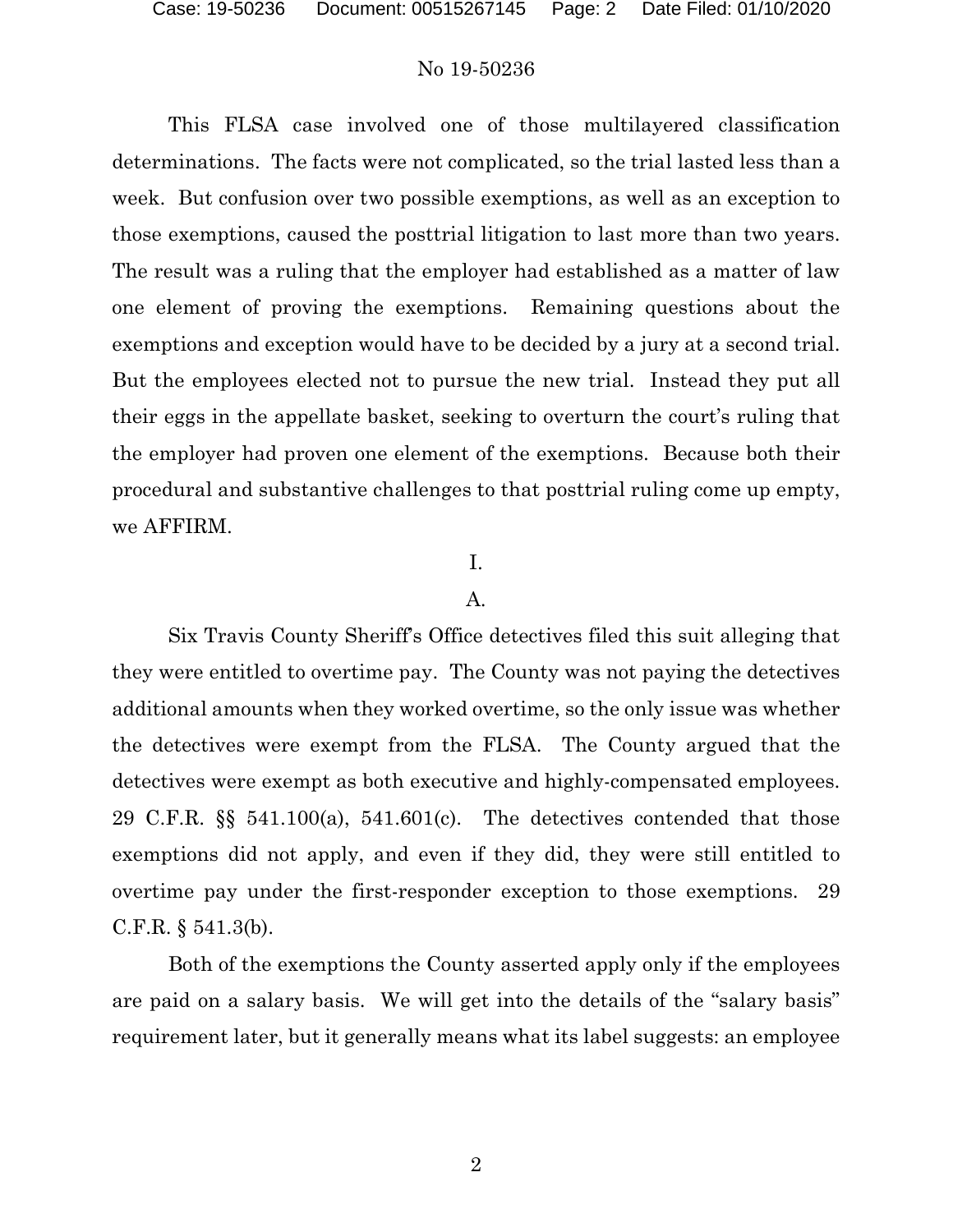is paid on a salary basis if he or she receives the same wage each pay period, regardless of "the quality or quantity of the work performed." *Id.* § 541.602(a).

Paying employees on a salary basis is not the only requirement for the executive or highly-compensated-employee exemptions. Important to understanding the jury's verdict and the procedural history that followed, both exemptions require an employer to prove more. Even if the County was paying the detectives on a salary basis, the executive exemption required the County to also show that the detectives: ([1](#page-2-0)) were paid at least  $$455/$ week;<sup>1</sup> (2) were primarily managers; (3) "customarily and regularly direct[ed] the work of" at least two other employees; and (4) had hiring and firing authority, or that their suggestions as to "hiring, firing, [or] promotion" were "given particular weight." *Id.* § 541.100(a). The highly-compensated-employee exemption required the County to also show that the detectives: (1) were paid at least \$455/week; (2) earned at least \$100,000 annually; and (3) "customarily and regularly perform[ed] any one or more of the exempt duties or responsibilities of an executive, administrative or professional employee . . . ." *Id.* § 541.601(a).

Because liability turned on whether an exemption applied, the verdict form started with questions about the contested elements of the two exemptions the County asserted.<sup>[2](#page-2-1)</sup> The first asked whether the County had proven by a preponderance of the evidence that the detectives were "compensated on a salary basis." The jurors answered "no" for each detective. This finding meant neither exemption applied, and that meant the first-

 $\overline{a}$ 

<span id="page-2-0"></span> $1$  \$455/week was the amount for the period covered by the lawsuit. That number is now \$684/week. *See* Defining and Delimiting the Exemptions for Executive, Administrative, Professional, Outside Sales and Computer Employees, 84 Fed. Reg. 51,230, 51,231 (Sept. 27, 2019).

<span id="page-2-1"></span><sup>2</sup> The verdict form did not ask about all the elements listed above, because it was undisputed that some of the requirements (like earning \$455 per week and customarily directing the work of two or more employees) were satisfied.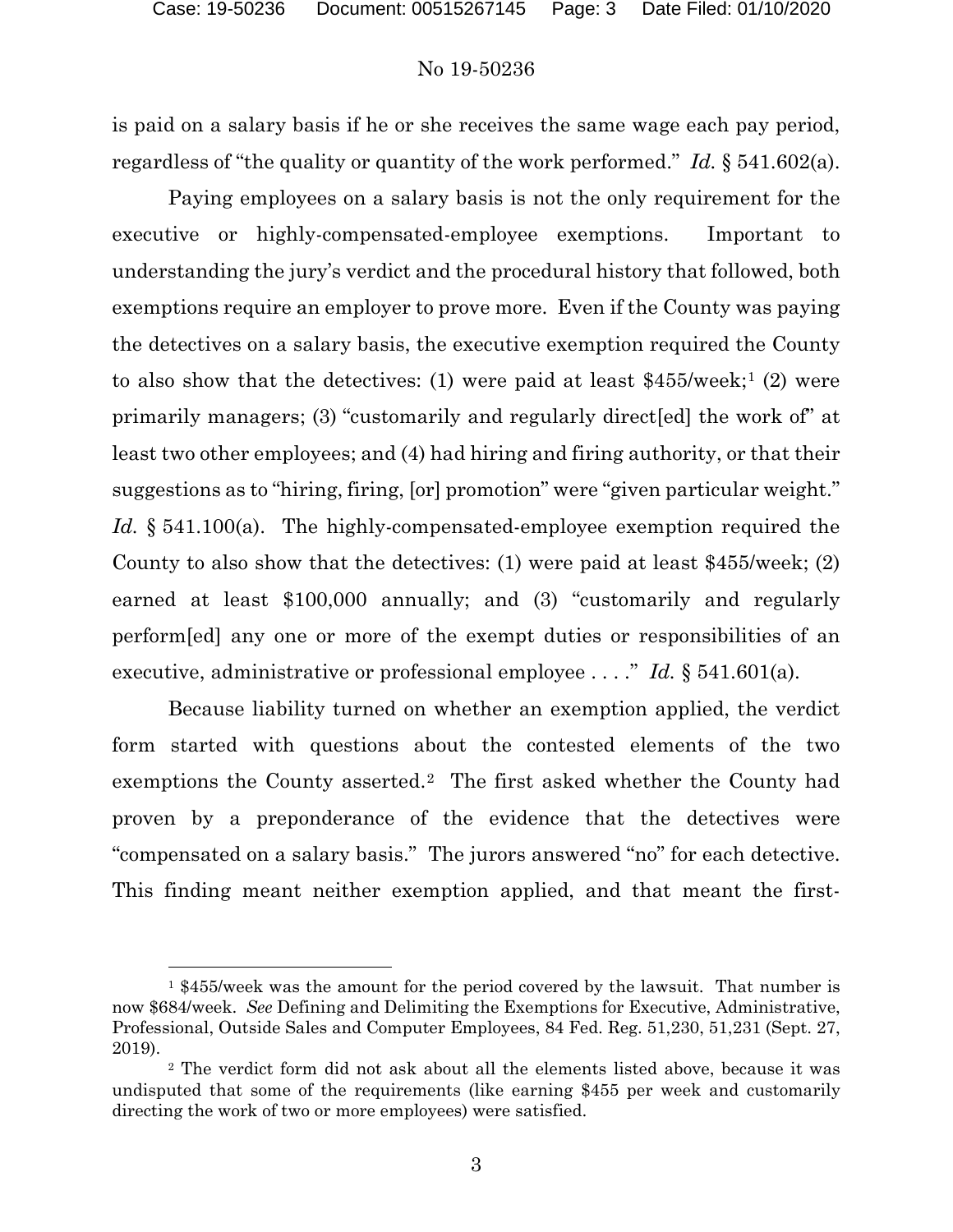responder exception did not matter. So the jury went straight to determining the detectives' damages.

Four months later, the district court entered judgment for the detectives, adding liquidated damages and postjudgment interest to what the jury awarded. The end of the district court litigation appeared to be in sight.

#### B.

As it turned out, the litigation was just getting started. Within thirty days of the entry of judgment, the County filed the customary Rule 50(b) motion seeking judgment as a matter of law. It argued that no rational jury could have found that the detectives were not paid on a salary basis.[3](#page-3-0) The detectives conditionally moved under Rule 59 for a new trial. In the event the court granted the County's motion on the salary issue, the detectives wanted a new trial to determine whether their primary duty was front-line law enforcement or management. That answer would resolve the executive exemption and first-responder exception. At this time at least, the detectives understood that vacatur of the jury's answer to the salary question would require a new trial for additional findings.

The district court agreed with the County, ruling as a matter of law that the detectives were paid a salary. Having vacated the jury's finding on this first requirement of the exemptions, the district court also granted the detectives' request for a new trial. At a new trial, the court explained, the jury would determine whether the detectives primarily performed office work and, as a result, were exempt as highly-compensated employees.

The detectives sought reconsideration, contending that they had conditionally asked for a new trial on the management issue, an element of the

l

<span id="page-3-0"></span><sup>3</sup> The detectives had first sought judgment as a matter of law on this issue after the detectives rested at a trial. The court denied the motion without prejudice, noting that the County could renew it after verdict.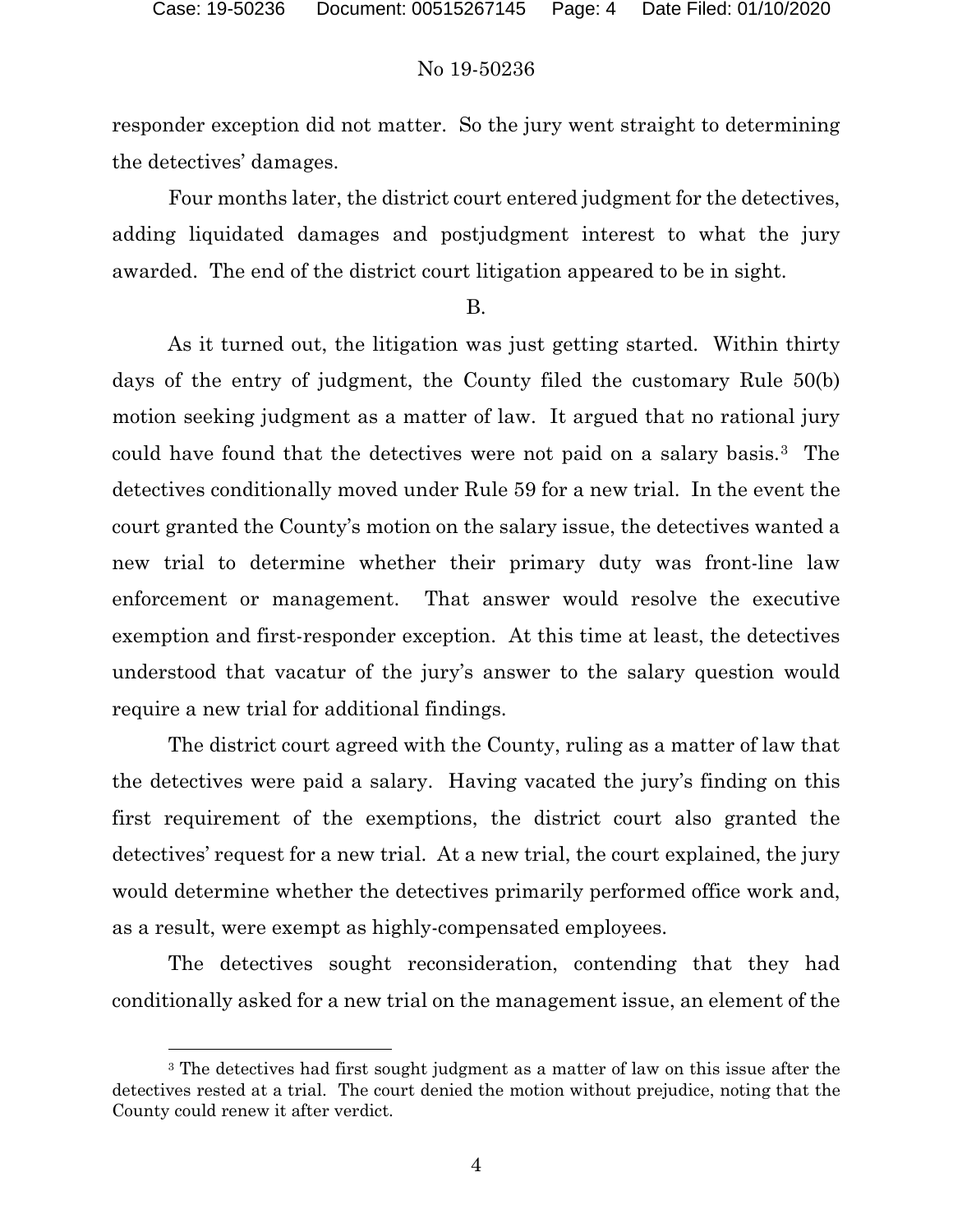$\overline{a}$ 

# No 19-50236

executive exemption and first-responder exception, not on the office-work issue, which is part of the highly-compensated-employee exemption. The reconsideration motion confused the district court.[4](#page-4-0) The court explained that undoing the jury's "no salary" finding left the ultimate exemption question unresolved. With the court now having ruled that the County had proven the first element of both the executive and highly-compensated-employee exemptions, a new trial would be needed to determine if the County could prove the remaining elements of either exemption. So the court asked the detectives to clarify how they wanted to proceed.

Rather than taking the hint that they needed to challenge both exemptions in a new trial, the detectives changed course; they no longer wanted a new trial on any issues and "unequivocally withdr[e]w" their Rule 59 motion. The detectives instead moved for the reentry of judgment in their favor on the ground that the parties had stipulated to the *prima facie* elements of an FLSA overtime claim and the County had failed to prove an exemption at trial.

After again explaining why its vacating the jury's "no salary" finding meant a new jury needed to answer the remaining questions about the exemptions, the district court refused to enter judgment for the detectives. It then withdrew the detectives' request for a new trial given that they no longer wanted one.

<span id="page-4-0"></span><sup>4</sup> The first-responder exception applies to "police officers, detectives, [and] investigators . . . regardless of rank or pay level, who perform work such as . . . preventing or detecting crimes," "conducting investigations," or "performing surveillance." 29 C.F.R. § 541.3(b). It does not apply if the employee's primary duty is management. *Morrison v. Cty. of Fairfax*, 826 F.3d 758, 766–67 (4th Cir. 2016). So the management issue was relevant to both the executive exemption and the first-responder exception that overcomes either exemption the County asserted. The executive exemption would only apply if the jury found the detectives were primarily managers; that finding would also defeat the first-responder exception. This overlapping impact of the management issue may explain some of the confusion between the detectives and district court at this stage of the litigation.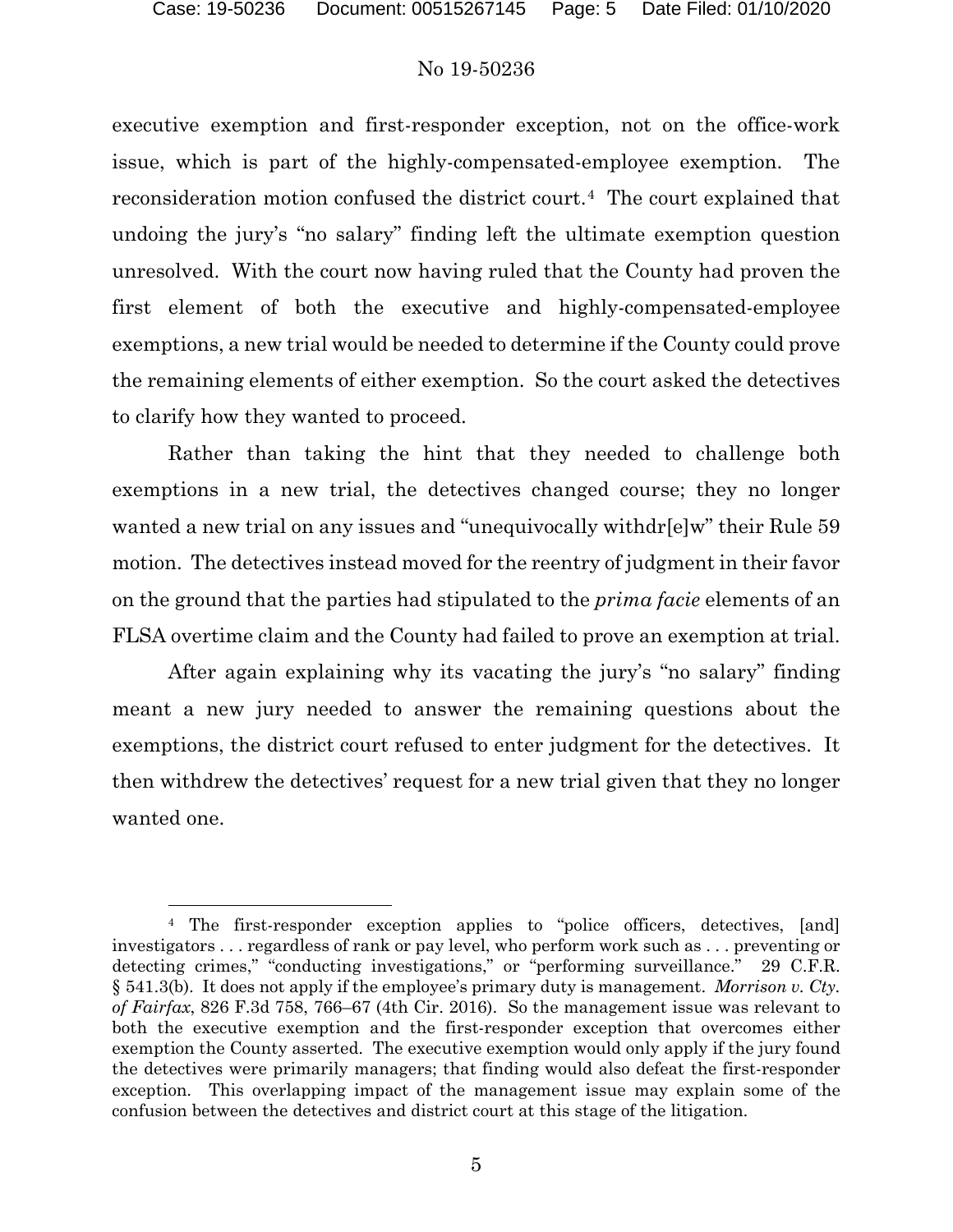Standing their ground, the detectives again sought judgment on the jury's verdict. The district court denied that request as an untimely motion for judgment as a matter of law. The court repeated what it had already "explained several times": its posttrial ruling that the County paid the detectives on a salary basis meant the only way to move forward with the case was for a new trial that would answer the remaining questions about whether the FLSA covered the detectives. Despite the detectives' insistence that they no longer wanted a new trial, the court gave them about a month to request one. If the detectives did not seek a trial within that period, the court would dismiss the case for want of prosecution.

The broken record kept playing. Rather than asking for the new trial, the detectives yet again asserted—out of procedural vehicles, this time in a "motion for clarification"—that they had stated a FLSA overtime claim; that the grant of judgment on the salary issue did not invalidate the "prima facie portion of the verdict"; and that the County was not entitled to another opportunity to prove its affirmative defenses. The detectives also contended that dismissal for failure to prosecute would be "an incredibly unjust result." If the court did not enter judgment in favor of the detectives based on the jury's verdict, the detectives asked for entry of final judgment so they could appeal.

The district court again refused to reinstate the verdict. For the fourth time, it explained why its Rule 50 ruling in favor of the County on the salary issue "had the effect of vacating the" verdict. Because the detectives did not want a new trial, the court entered a final judgment.

# II.

If this procedural wrangling we have just recounted is not enough, on appeal the parties add two jurisdictional challenges to the mix. The County contends this appeal was filed late and must be dismissed. The detectives

6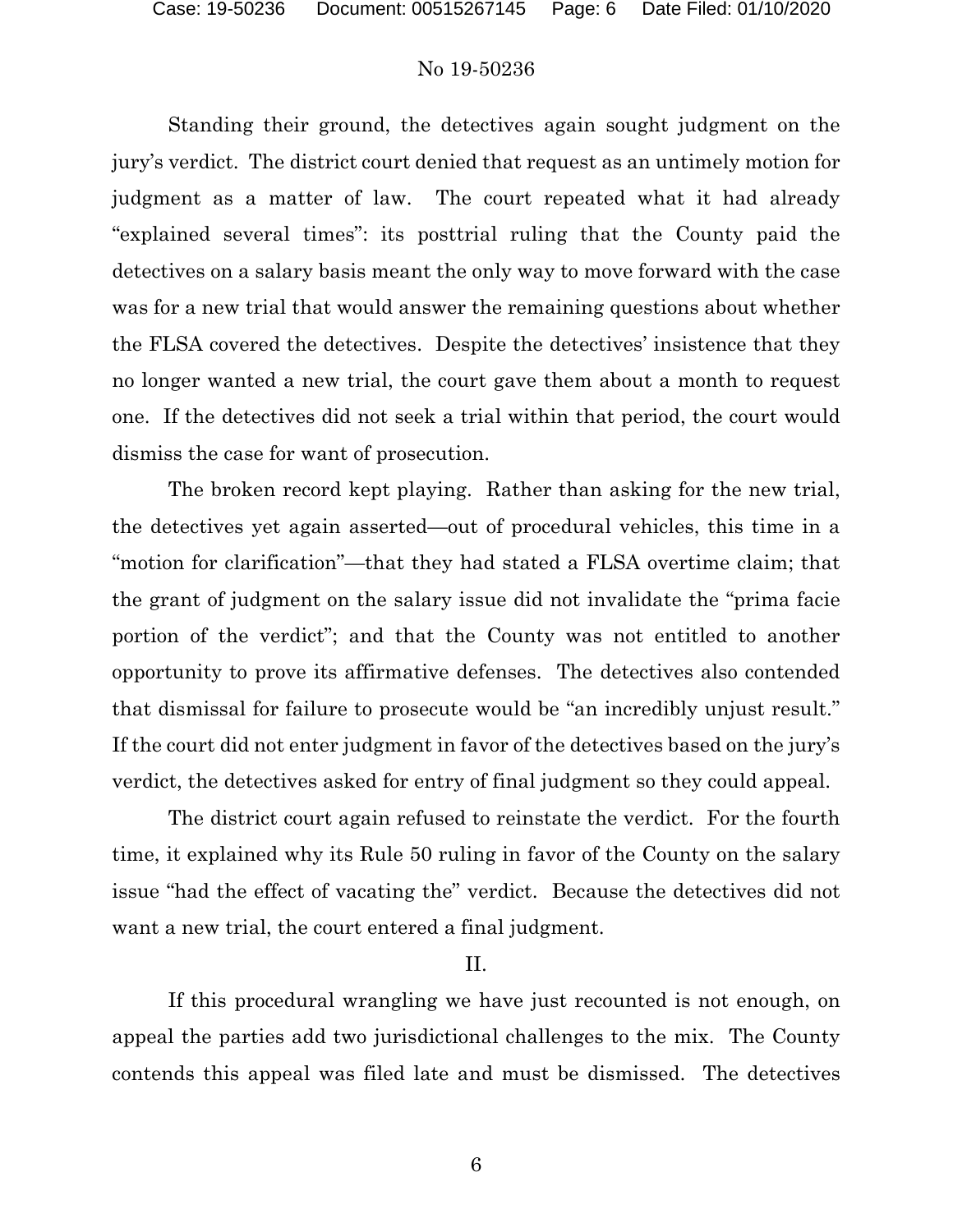argue that the County's Rule 50 motion was filed late. Because they characterize the Rule 50 deadline for seeking judgment as a matter of law as jurisdictional, the detectives argue that the district court lacked authority to decide the salary question. If true, that would unravel all the rulings that followed and require reentering the judgment that reflected the jury's verdict.

Neither of the jurisdictional challenges succeeds.

# A.

We begin with the County's challenge to our appellate jurisdiction. In a civil case, a party has 30 days from entry of final judgment to file a notice of appeal. FED. R. APP. P.  $4(a)(1)(A)$ . Final judgment dismissing this case was not entered until February 2019, and the detectives appealed within 30 days of that docket entry. So under the final judgment rule, appellate jurisdiction seems like a nonissue.

The County contends, however, that the detectives' notice of appeal was long past due because the Rule 50(b) ruling they are challenging was entered in September 2017. The County's position that the time for appealing expired *before* entry of final judgment is at odds with the basic principle that "an appeal ordinarily will not lie until after final judgment has been entered in a case." *Cunningham v. Hamilton Cty.*, 527 U.S. 198, 203 (1999). And in that single appeal from a final judgment, "claims of district court error at any stage of the litigation may be ventilated." *Digital Equip. Corp. v. Desktop Direct, Inc.*, 511 U.S. 863, 868 (1994).

Where, then, does the County find support for its argument that the appellate clock started ticking when the district court granted the Rule 50(b) motion even though entry of final judgment was more than a year away? It cites the rule of appellate procedure providing that the "time to file an appeal runs" from the date the district court decides certain postjudgment motions,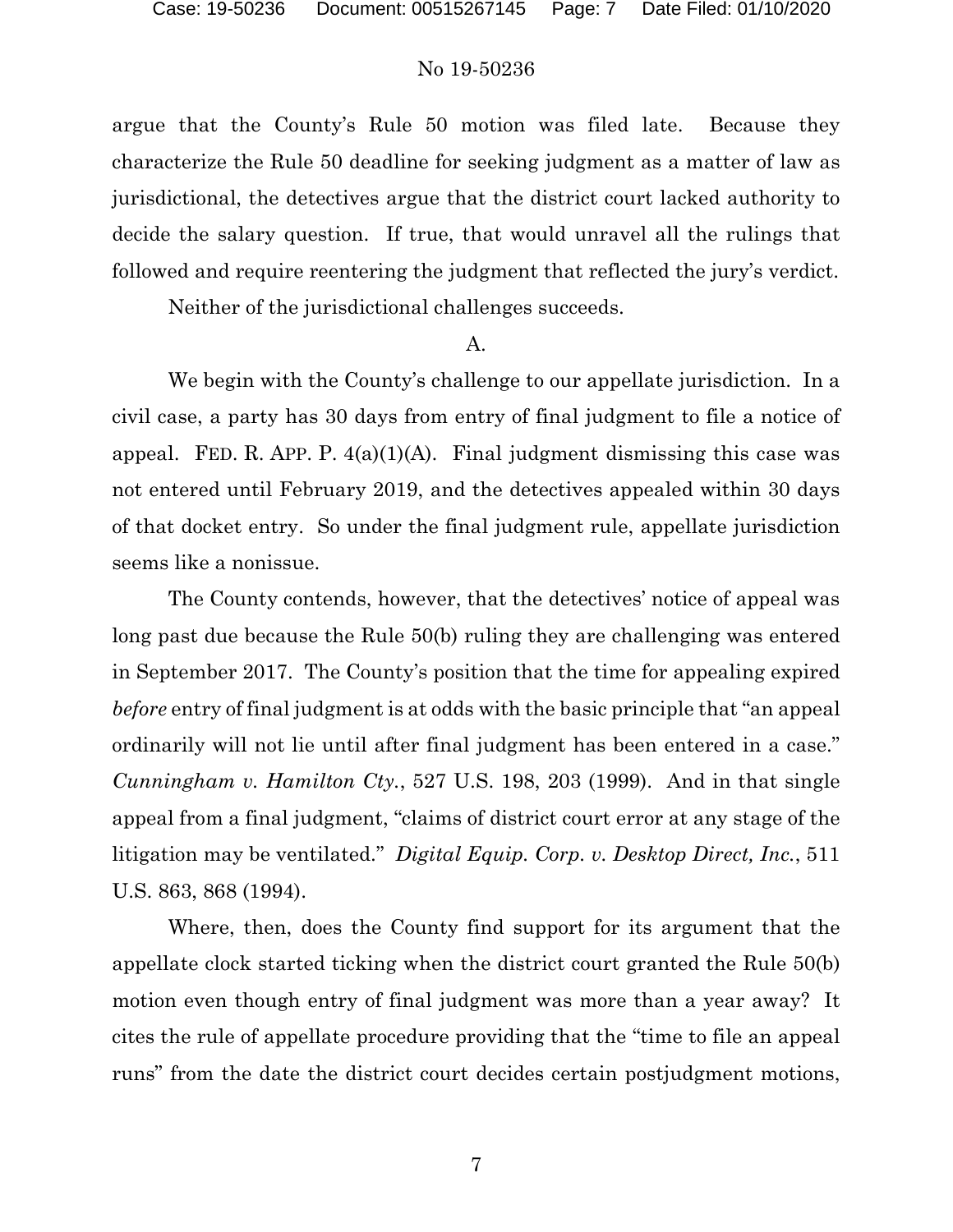including one for judgment as a matter of law under Rule 50. FED. R. APP. P.  $4(a)(4)(A)$ . But this rule extends, rather than shortens, the usual 30-day deadline to appeal after final judgment. *Hanna v. Maxwell*, 548 F. App'x 192, 194 (5th Cir. 2013) (per curiam) (explaining that "certain postjudgment motions . . . may *extend the time* for filing an appeal." (emphasis added) (citations omitted)); *see generally* 16A CHARLES A. WRIGHT & ARTHUR R. MILLER, FEDERAL PRACTICE AND PROCEDURE § 3950.4 (5th ed. 2019). If, for example, a party timely moves for reconsideration after entry of final judgment, then the 30-day clock starts when the court denies the reconsideration motion. *See Lawson v. Stephens*, 900 F.3d 715, 718 (5th Cir. 2018). Or, to take an example from this case, recall that the court first entered judgment in favor of the detectives based on the verdict. But the time to appeal did not start running from the initial entry of judgment because the County filed a Rule  $50(b)$  motion. FED. R. APP. P.  $4(a)(4)(A)(i)$ .

The confusion about Rule  $4(a)(4)(A)$ 's application to this case may be because the ruling on a Rule 50(b) motion will often start the 30-day clock. But that depends on the relief the court grants. A court has three options when ruling on a posttrial motion for judgment as a matter of law. FED. R. CIV. P. 50(b). It may deny the motion and "allow judgment on the verdict" or it may grant the motion in full and enter judgment as a matter of law in favor of the movant. FED. R. CIV. P.  $50(b)(1)$ , (3). In both of those cases the result is a final judgment, and it is time to appeal. *See Cyrak v. Lemon*, 919 F.2d 320, 322–23 (5th Cir. 1990) (calculating the deadline for filing an appeal as 30 days from the denial of a Rule 50(b) motion, not the entry of judgment); *Harrell v. Dixon Bay Transp. Co.*, 718 F.2d 123, 127 (5th Cir. 1983) (granting judgment notwithstanding the verdict resulted in "entry of a *new judgment* . . . from which the time for filing a notice of appeal commenced to run anew"); *see also*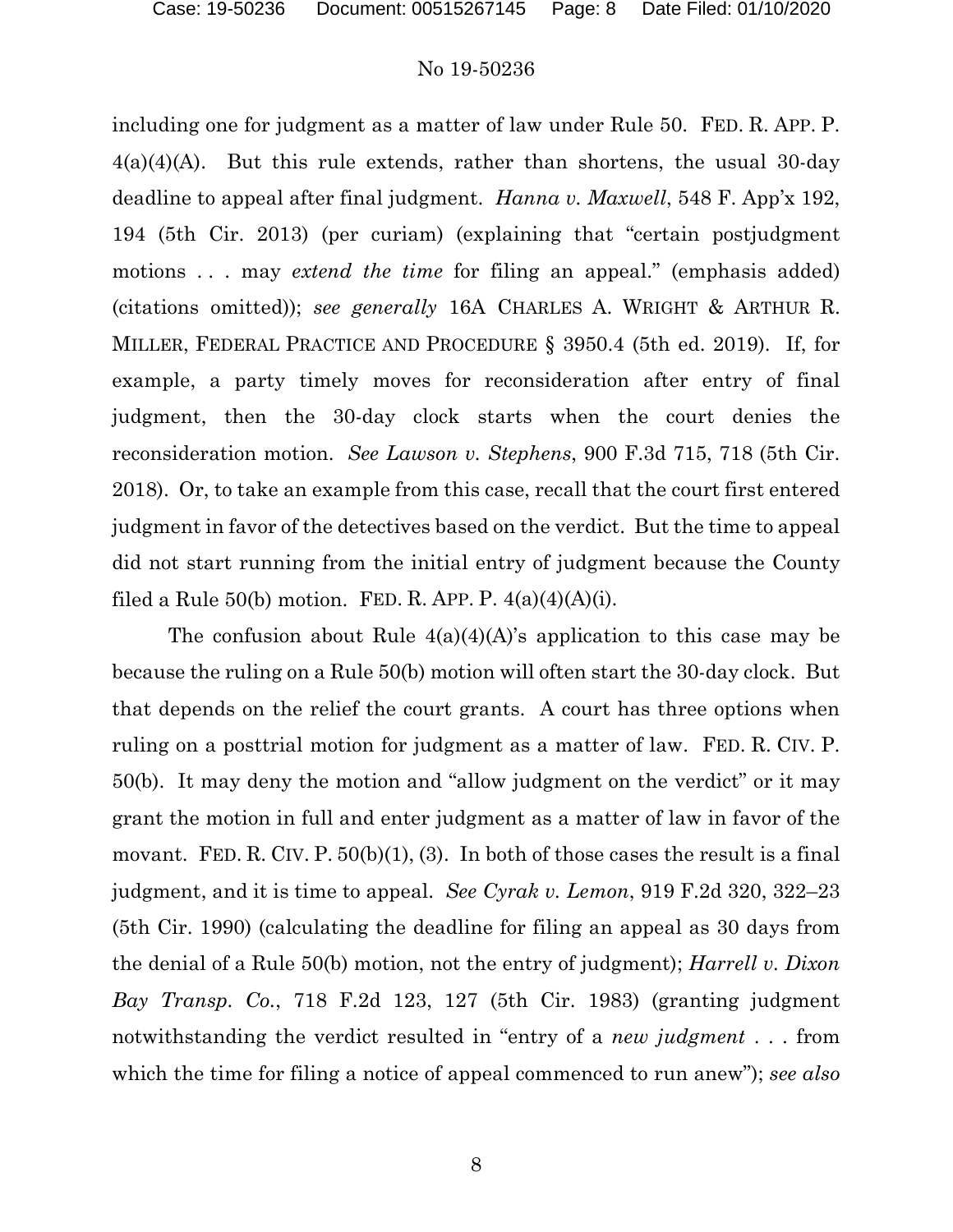15B WRIGHT & MILLER, *supra*, § 3915.5 (explaining that "[t]he very structure of Appellate Rule 4(a)(4) is built on [the] assumption" that the granting of a posttrial order will usually lead to "entry of a final judgment, either for the first time or in place of the original final judgment").

But there is a third option: ordering a new trial. FED. R. CIV. P. 50(b)(2). That is what the court did after ruling as a matter of law that the County paid the detectives a salary. And an order granting a new trial is not immediately appealable. *See Evers v. Equifax, Inc.*, 650 F.2d 793, 796 (5th Cir. Unit B 1981) (recognizing that when posttrial litigation results in the need for a new trial, appeal of those rulings must await "entry of final judgment in the second trial"); 15B WRIGHT & MILLER, *supra*, § 3915.5 ("An order granting a new trial, however, ordinarily is not final; review is supposed to be available only after completion of the new trial."). Only after the exemption was fully resolved after a new trial—or as it turned out, after the detectives decided to no longer pursue the case—could final judgment be entered. Because the detectives timely appealed once that final judgment was entered, we have jurisdiction.

B.

The detectives contend that delay by the County resulted in a jurisdictional defect at an earlier stage of this proceeding. Their argument relies on the deadline for seeking judgment as a matter of law under Rule 50(b), which must be within 28 days of two possible dates: (1) when judgment was entered, or (2) "if the motion addresses a jury issue not decided by a verdict," when the jury was discharged. FED. R. CIV. P. 50(b). The detectives argue that the jury-discharge date applied because the jury did not answer all the questions related to the exemptions. If the detectives are correct about that, then the County's Rule 50(b) motion was untimely because it was not filed until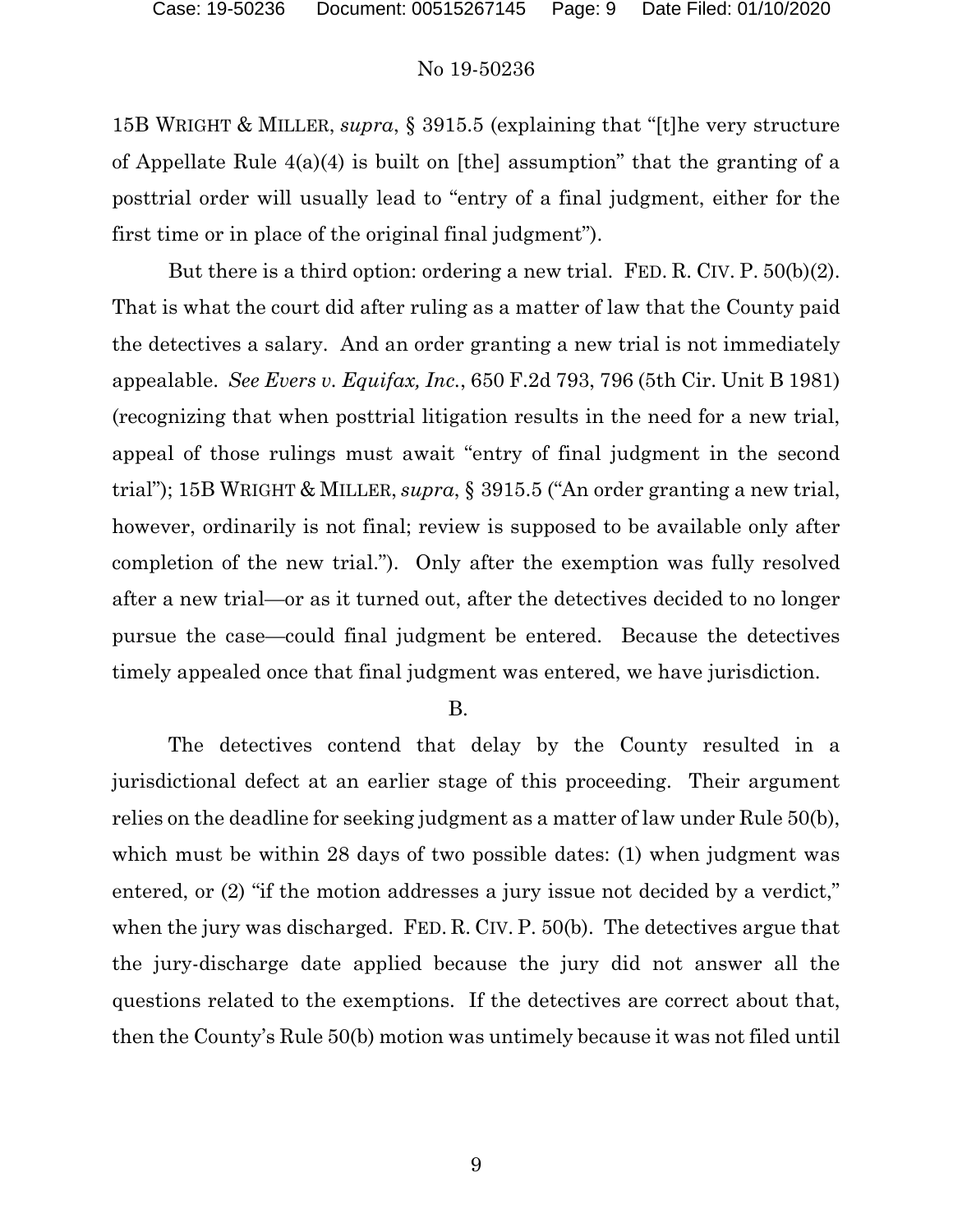l

## No 19-50236

after the court entered initial judgment in favor of the detectives, which was months after the jury had been discharged.

The detectives failed to raise this issue in the district court. Their characterization of this as a jurisdictional problem is essential. If missing the Rule 50(b) deadline is jurisdictional, then it does not matter that the detectives failed to challenge the motion's timeliness. *Hamer v. Neighborhood Hous. Servs. of Chi.*, 138 S. Ct. 13, 17 (2017) ("The jurisdictional defect is not subject to waiver or forfeiture.").And the detectives assume they are on firm footing in treating this as a jurisdictional issue. After all, we held 25 years ago that the "requirement that post-trial motions be filed within the relevant . . . period after entry of judgment is jurisdictional, and may not be extended by a waiver of the parties or by a rule of the district court." *U.S. Leather, Inc. v. H & W P'ship*, 60 F.3d 222, 225 (5th Cir. 1995).

Having an on-point case from our circuit just about always resolves an issue. But our Rule 50-is-jurisdictional precedent ends up not being the trump card the detectives believe it to be. Recognizing the significant consequences that attach to classifying a deadline as jurisdictional—it means not only that waiver is inapplicable, but also that equitable doctrines like tolling may not relieve late filings<sup>5</sup>—recent Supreme Court decisions have drawn a sharper line in clarifying when a time limit is jurisdictional. The key is whether the deadline appears in a statute, because "[o]nly Congress may determine a lower federal court's subject-matter jurisdiction." *Kontrick v. Ryan*, 540 U.S. 443, 452 (2004). Unlike statutory deadlines, those that appear in court-made rules

<span id="page-9-0"></span><sup>5</sup> *Bowles v. Russell*, 551 U.S. 205, 214 (2007) ("Because this Court has no authority to create equitable exceptions to jurisdictional requirements, use of the 'unique circumstances' doctrine is illegitimate."); *Stone v. I.N.S.*, 514 U.S. 386, 405 (1995) ("This is all the more true of statutory provisions specifying the timing of review, for those time limits are, as we have often stated, mandatory and jurisdictional, and are not subject to equitable tolling." (quotation and citations omitted)).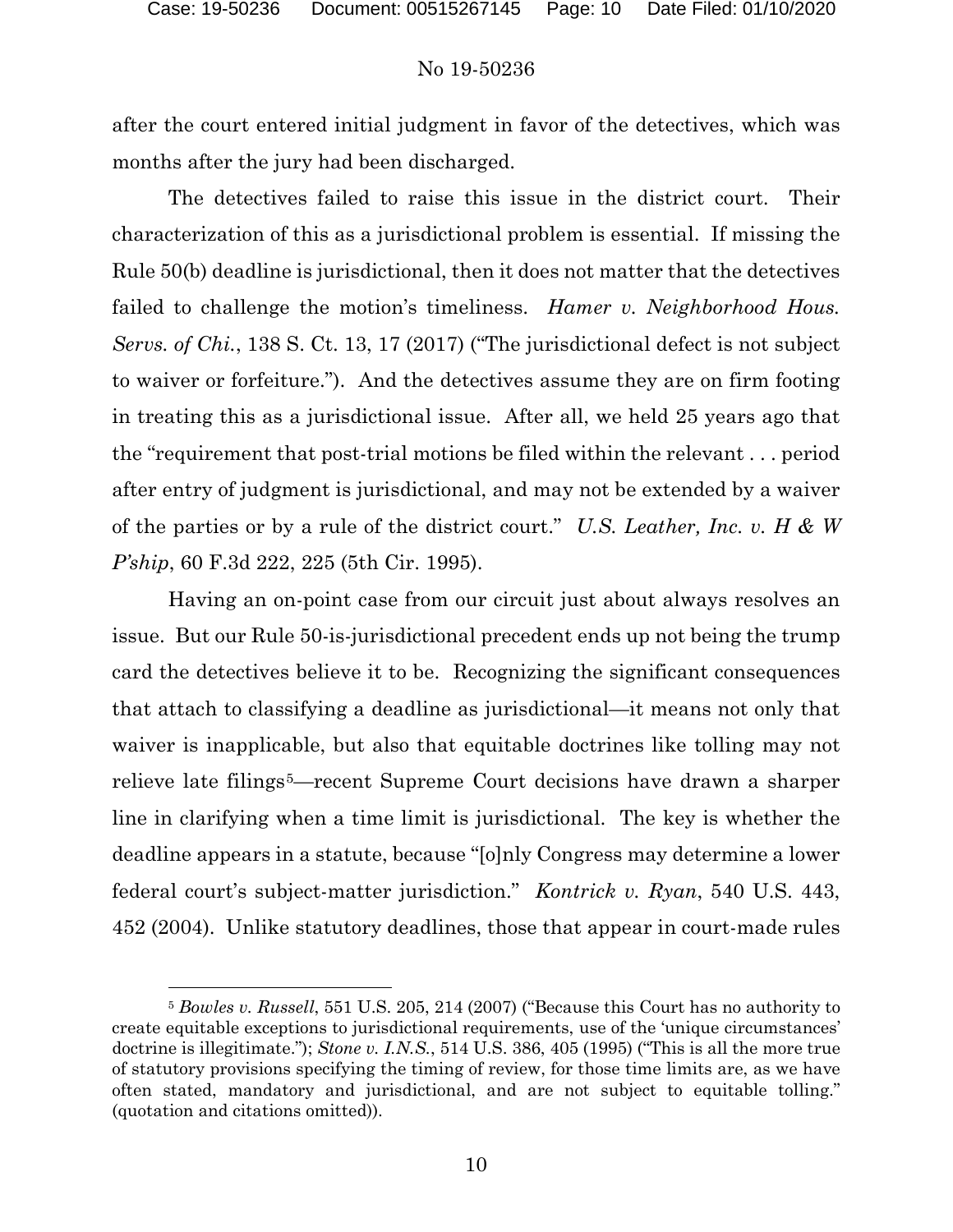$\overline{a}$ 

#### No 19-50236

are treated as claim-processing requirements that do not restrict a court's authority. *Hamer*, 138 S. Ct. at 17.Nonjurisdictional deadlines still play an important role in "promot[ing] the orderly progress of litigation." *Id*. (quotation omitted). If not followed, they will still usually doom a party's case. *See, e.g.*, *Manrique v. United States*, 137 S. Ct. 1266, 1272 (2017). But a critical difference is that claim-processing rules apply only "if properly raised by an opposing party." *Nutraceutical Corp. v. Lambert*, 139 S. Ct. 710, 714 (2019).

Repeatedly emphasizing that the classification turns on whether the deadline is in a statute, the Supreme Court has held that the time limits in Civil Rule 23(f), Appellate Rule 4(a)(5)(C), Criminal Rules 33 and 45, and Bankruptcy Rules 4004 and 9006 are not jurisdictional. *Lambert*, 139 S. Ct. at 714 (Civil Rule 23(f)); *Hamer*, 138 S. Ct. at 17, 22 (Appellate Rule 4(a)(5)(C)); *Eberhart v. United States*, 546 U.S. 12, 19 (2005) (per curiam) (Criminal Rules 33 and 45(b)(2)); *Kontrick*, 540 U.S. at 452 (Bankruptcy Rules 4004 and 9006).

The Court has not addressed the rule we confront, Civil Rule 50(b). But its reasoning in these cases—that "[i]t is axiomatic that the Federal Rules of Civil Procedure do not create or withdraw federal jurisdiction," *Hamer*, 138 S. Ct. at 17 (quoting *Owen Equip. & Erection Co. v. Kroger*, 437 U.S. 365, 370 (1978))—compels the conclusion that Rule 50(b) is also a claim-processing requirement. We therefore hold that Rule 50 does not impose a jurisdictional deadline.[6](#page-10-0) *United States v. Vargas-Ocampo*, 747 F.3d 299, 300 n.1 (5th Cir. 2014) (en banc) ("Of course, a panel may determine that prior Fifth Circuit precedent is no longer binding because of inconsistency with Supreme Court decisions."). In doing so, we join the at least five other circuits that have

<span id="page-10-0"></span><sup>6</sup> We have not cited *U.S. Leather* for the proposition that Rule 50(b)'s time limit is jurisdictional in a published opinion since 2004, the year *Kontrick* was decided. And recent unpublished opinions relying on *U.S. Leather* have not addressed whether it accords with the Supreme Court's latest caselaw on when a deadline is jurisdictional. *See, e.g.*, *Gil Ramirez Grp., L.L.C. v. Marshall*, 765 F. App'x 970, 975 (5th Cir. 2019).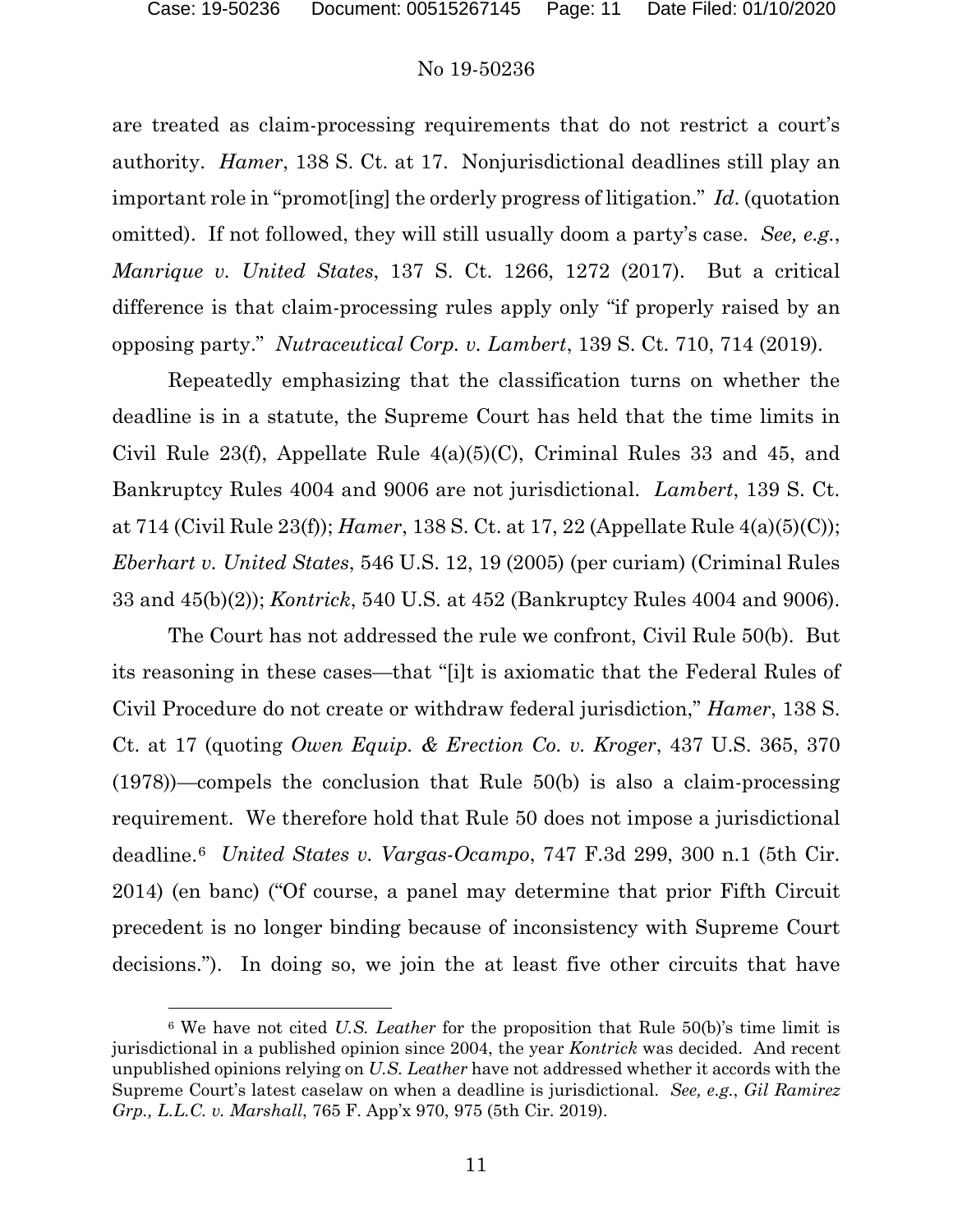l

# No 19-50236

applied contemporary jurisdiction caselaw to hold that the time limits in Rule 50(b) are not jurisdictional. *Blue v. Int'l Bhd. of Elec. Workers Local Union 159*, 676 F.3d 579, 584–85 (7th Cir. 2012); *Maxwell v. Dodd*, 662 F.3d 418, 421 (6th Cir. 2011); *Art Attacks Ink, LLC v. MGA Entm't Inc.*, 581 F.3d 1138, 1143 (9th Cir. 2009); *Dill v. Gen. Am. Life Ins. Co.*, 525 F.3d 612, 618 (8th Cir. 2008); *Weissman v. Dawn Joy Fashions, Inc.*, 214 F.3d 224, 232 (2d Cir. 2000) (per curiam).

As a result, the detectives' failure to challenge the timeliness of the Rule 50(b) motion in the district court means that they have forfeited that objection.[7](#page-11-0) The district court had jurisdiction to decide the motion for judgment as a matter of law.

## III.

The detectives continue to press their argument about the consequences of the Rule 50(b) ruling. Renewing their position that resulted in so much delay in the trial court, the detectives contend that even if the district court correctly ruled in the County's favor on the salary question, that ruling did not vacate the verdict the jury rendered for the detectives. Steadfast devotion to

<span id="page-11-0"></span><sup>7</sup> In any event, the detectives are wrong that the County had to file its Rule 50(b) motion within 28 days of the jury's discharge. They argue that there were "jury issue[s] not decided by a verdict," FED. R. CIV. P. 50(b), because the jury did not answer every question after finding that the detectives were not paid a salary. But the jury returned a complete verdict based on its finding that the detectives were paid by the hour; if upheld by the court, that verdict would have fully resolved liability. *See* FED. R. CIV. P. 50(b) advisory committee's note to 2006 amendment (stating that a party must renew a motion for judgment within 28 days of the jury's discharge "when the trial ends without a verdict or with a verdict that *does not dispose of all issues suitable for resolution by verdict*" (emphasis added)); *see also* 9B WRIGHT & MILLER, *supra*, § 2537 ("The party . . . may make the renewed post-verdict motion under Rule 50(b) within 28 days after entry of judgment or, *if a verdict was not returned*, within 28 days after the jury has been discharged." (emphasis added)). Because the jury "dispose[d] of all issues" necessary to reaching a verdict, the County's renewed motion—filed within 28 days of the court's initial judgment—was timely.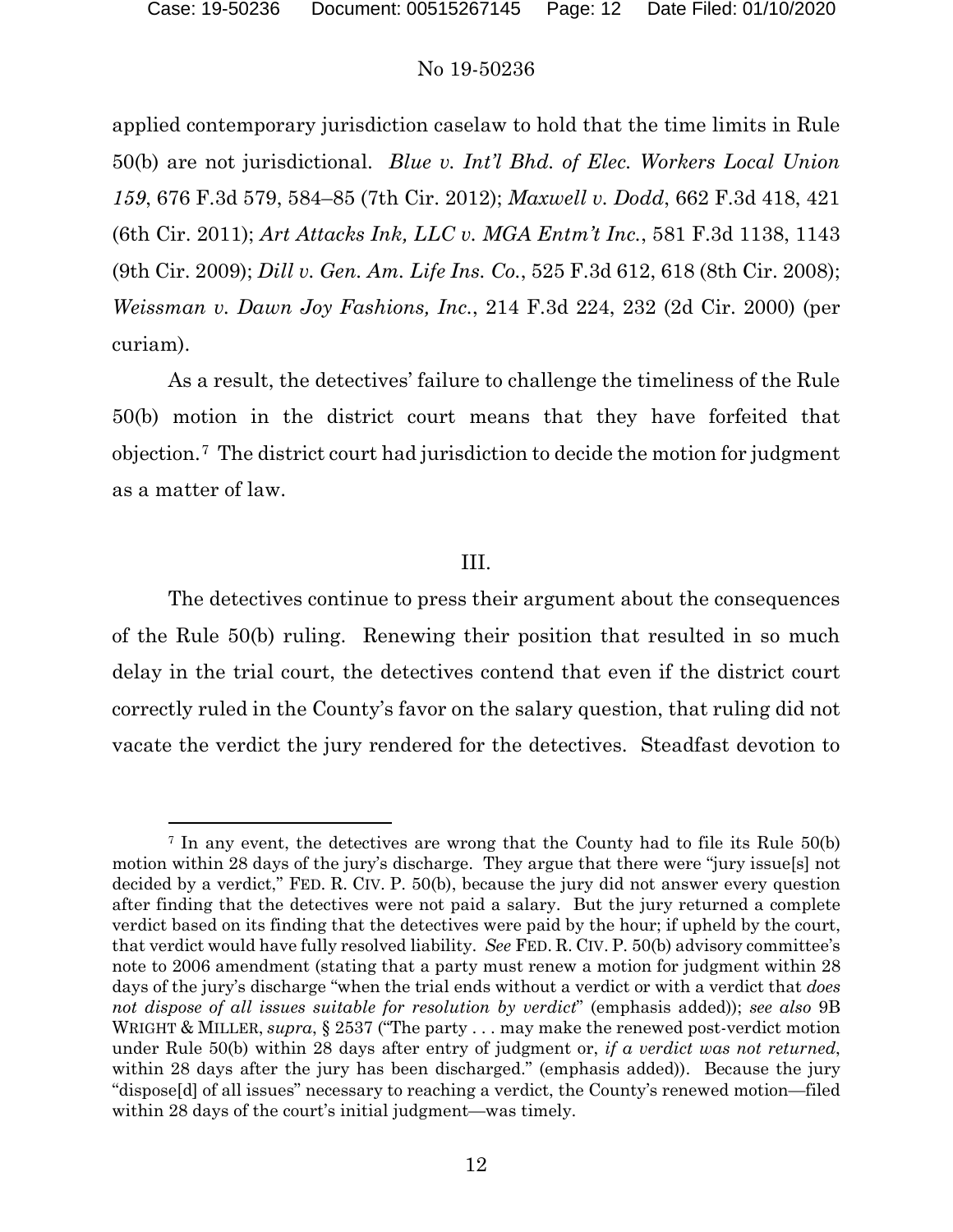this belief is why the detectives did not pursue the new trial the district court repeatedly offered.

That was an unwise decision because the impact of the court's ruling that the detectives were paid a salary was obvious: the other disputed elements of the FLSA exemptions and exception needed to be answered. The detectives counter that the County's defenses no longer mattered; because the district court did not set aside their *prima facie* case—that is, the elements of a FLSA claim the plaintiff must prove such as the failure to pay overtime, which the County conceded—judgment in the detectives' favor should have been entered. But if that is true, then why was there a trial in the first place? The only liability questions the jury was asked were about the exemptions and an exception to those exemptions.

According to the detectives, the County was entitled to one trial to prove its exemptions, but not a second one as it "failed" to prove an exemption the first time. That argument does not make sense. If the district court correctly ruled that the jury erred in rejecting the exemptions by answering "No" to whether the detectives were paid a salary, then a second trial was necessary because the FLSA status of the detectives remained unresolved. It is not the County's fault if the jury incorrectly answered the salary question. And, as already mentioned, Rule 50 contemplates that a new trial may be one result of a successful motion for judgment as a matter of law. FED. R. CIV. P. 50(b)(2).

Perhaps considering this case's procedural posture from the standpoint of a plaintiff's case (rather than a defendant's affirmative defense) will allow the point to finally sink in. Assume a jury finds against a FLSA plaintiff on one of the elements a worker seeking overtime pay must prove—that an employee-employer relationship existed, for example. *Johnson v. Heckmann Water Res. (CVR), Inc.*, 758 F.3d 627, 630 (5th Cir. 2014) (listing this as one of

13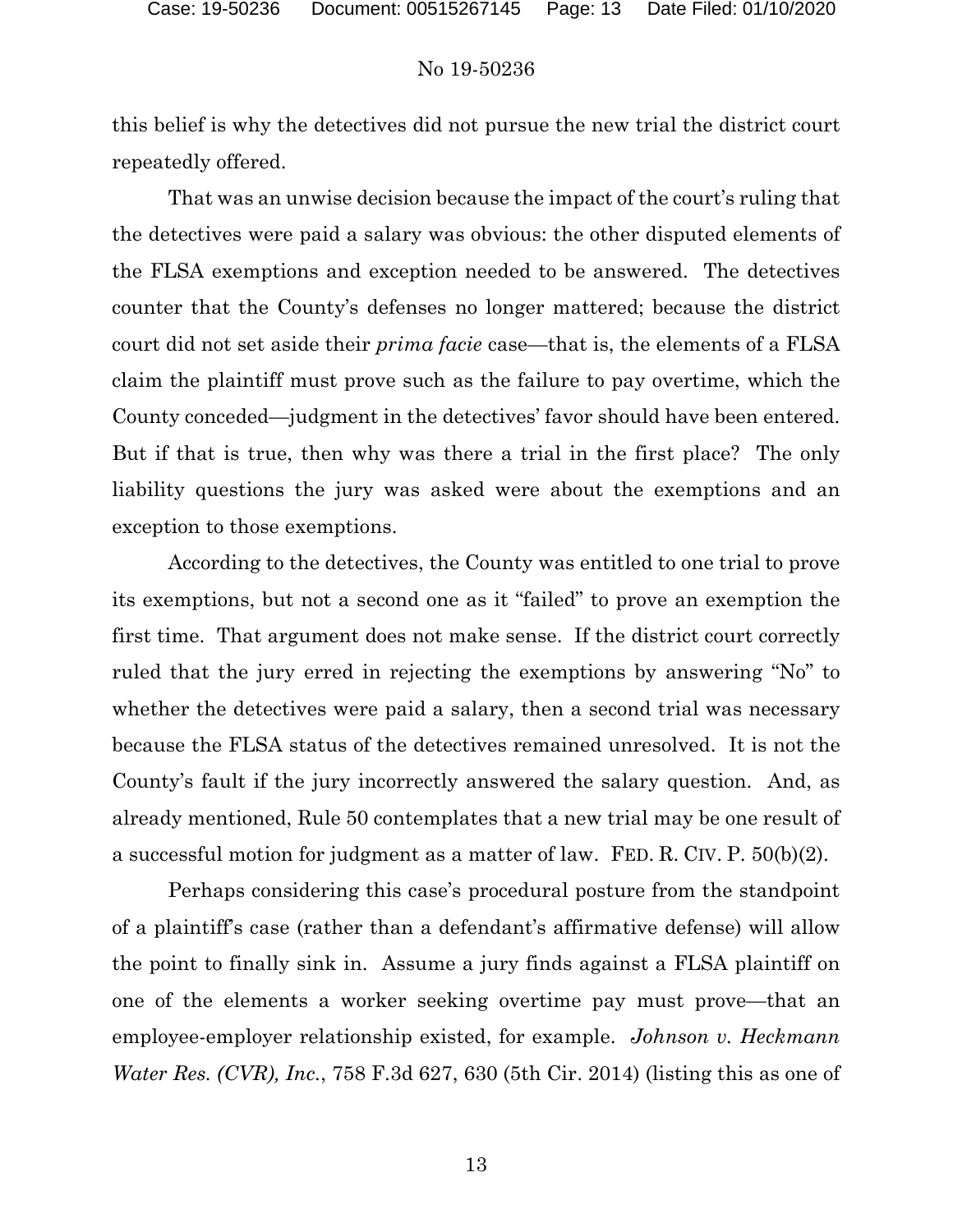four elements of the *prima facie* case for an overtime claim). Because of its defense verdict finding the plaintiff was not an employee, the jury does not decide the other elements, such as whether the defendant failed to pay higher wages for overtime hours. But after trial the court rejects the jury's finding, ruling as a matter of law that an employment relationship existed. It would then be clear as day that a new trial would be needed to decide whether the plaintiff proved the other elements of an overtime claim.

It is that clear here. A new trial was needed to answer the additional questions about whether the detectives were exempt. By *prevailing* on a Rule 50(b) motion, the County did not somehow lose its right to assert its defenses.

IV.

At long last we reach the merits. Did the district court properly hold as a matter of law that the County paid the detectives on a salary basis?

The district court could overturn the jury's verdict for the detectives on this question only if there was "no legally sufficient evidentiary basis for a reasonable jury to have found for that party with respect to that issue." *Flowers v. S. Reg'l Physician Servs. Inc.*, 247 F.3d 229, 235 (5th Cir. 2001). *De novo* review means we look at the issue the same way. *Id*.

The Department of Labor's "salary basis" regulation says that:

An employee will be considered to be paid on a "salary basis" . . . if the employee regularly receives each pay period on a weekly, or less frequent basis, a predetermined amount constituting all or part of the employee's compensation, which amount is not subject to reduction because of variations in the quality or quantity of the work performed.

29 C.F.R. § 541.602(a). "[A]n exempt employee must receive the full salary for any week in which the employee performs any work without regard to the number of days or hours worked." *Id.* § 541.602(a)(1).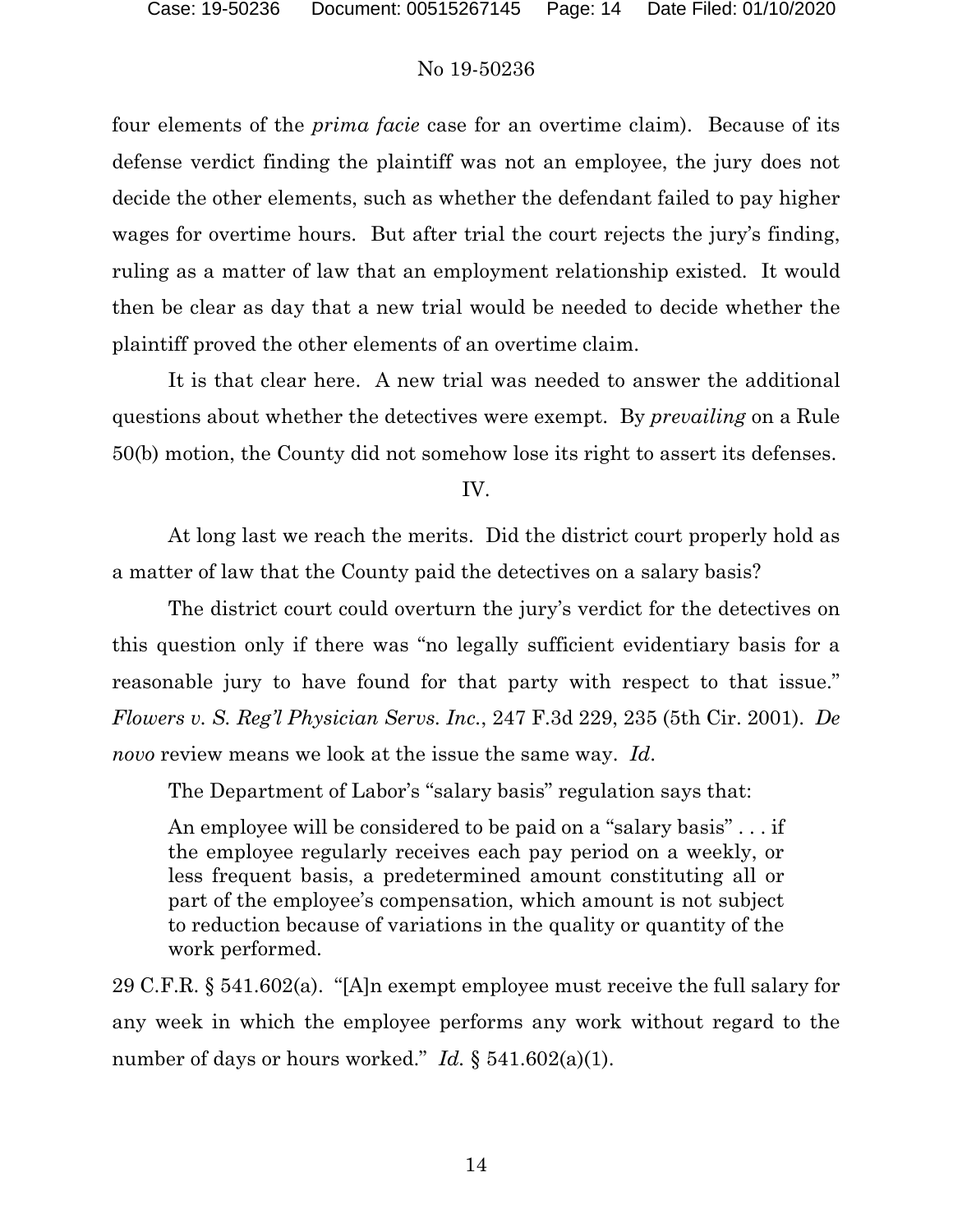The parties agree that the detectives earned the same predetermined amount each pay period; that set pay exceeded \$100,000 a year. Those stipulations establish all but the "subject to reduction" requirement.

In another FLSA case brought by law enforcement officers, the "subject to reduction" question resulted in a seminal decision on the deference due an agency's interpretation of its regulations. *See Auer v. Robbins*, 519 U.S. 452, 459–61 (1997). *Auer* followed the Secretary of Labor's view that an employee's pay is subject to reduction if the employer had "an actual practice of making . . . deductions or an employment policy that creates a 'significant likelihood' of . . . deductions." *Id*. at 461. That, in turn, depended on whether a "clear and particularized policy . . . 'effectively communicates' that deductions will be made in specified circumstances." *Id*.

The parties argued this case under *Auer*'s "practice or policy" standard, so that is what the district court applied. It concluded that there was no practice of improper deductions or that any policy clearly permitted improper deductions.

But in a post-*Auer* regulation, the Department of Labor announced that there must be a practice of making deductions, with the existence of a policy only being evidence of that practice. 29 C.F.R.  $\S$  541.603(a)<sup>8</sup>; 69 Fed. Reg. at 22,180. This change "represent[ed] a departure from the Department's

l

<span id="page-14-0"></span><sup>8</sup> The new regulation states:

An employer who makes improper deductions from salary shall lose the exemption if the facts demonstrate that the employer did not intend to pay employees on a salary basis. An actual practice of making improper deductions demonstrates that the employer did not intend to pay employees on a salary basis. The factors to consider when determining whether an employer has an actual practice of making improper deductions include . . . the number of improper deductions[;] the number of . . . employees whose salary was improperly reduced; . . . and whether the employer has a clearly communicated policy permitting or prohibiting improper deductions.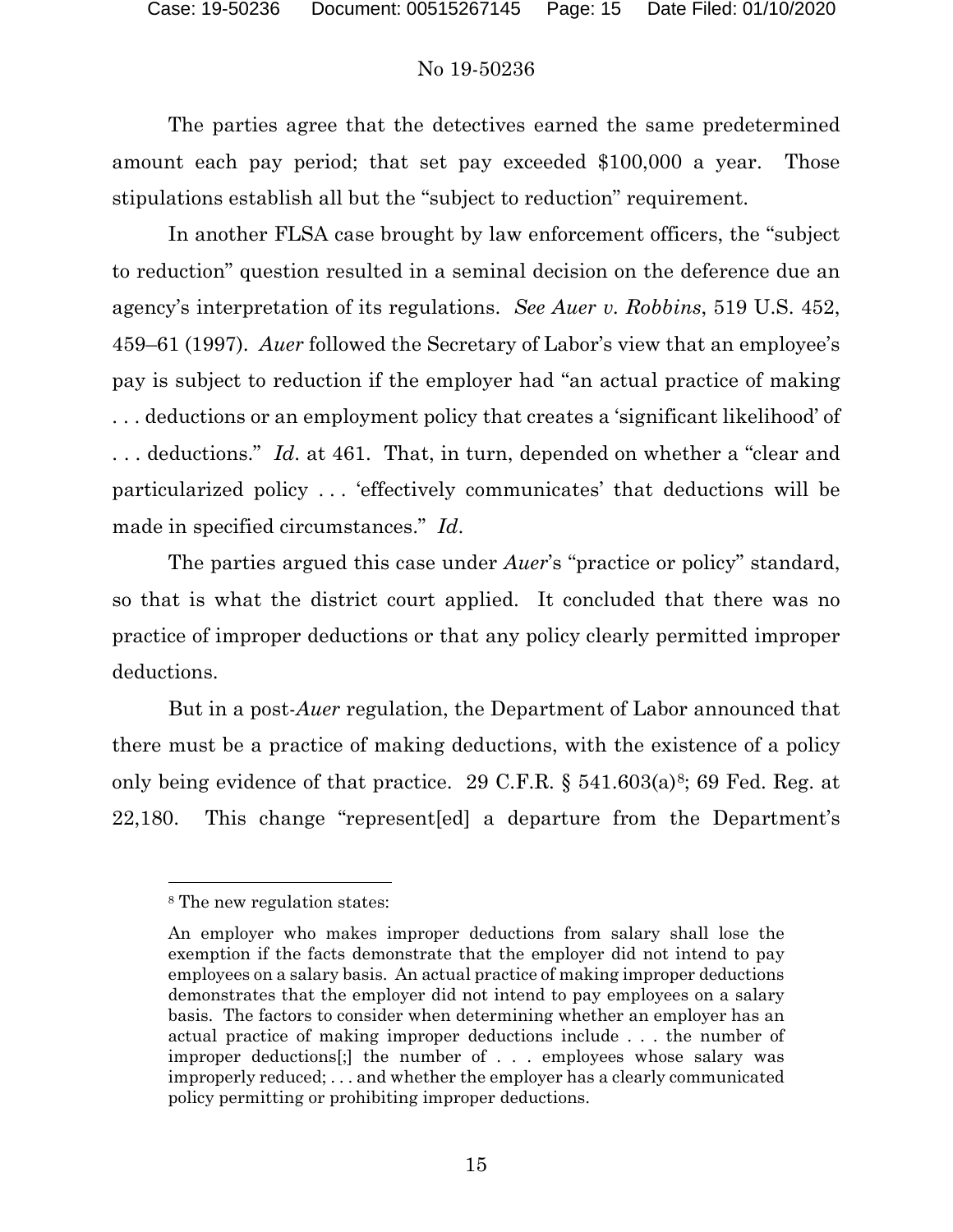position in *Auer*." *Id.* at 22,180. Instead of Auer's "practice or policy" standard, the ultimate inquiry is now just "practice." *Id*. (explaining that the new regulation narrowed the standard to whether the employer had "an actual practice of making improper deductions"); *see also Baden-Winterwood v. Life Time Fitness, Inc.*, 566 F.3d 618, 628 (6th Cir. 2009) (observing that the Department "reinterpreted the salary-basis test").

There is no evidence of an impermissible reduction practice for detectives in the Travis County Sheriff's Office. 29 C.F.R. § 541.603(b) (noting the inquiry considers "employees in the same job classification working for the same managers responsible for the actual improper deductions"). The County never docked the plaintiffs' pay, nor does any evidence show that other detectives had their pay reduced. Because the detectives "cannot demonstrate that [their] pay was actually subject to improper deductions," the County was entitled to judgment as a matter of law on this question. *Litz v. Saint Consulting Grp., Inc.*, 772 F.3d 1, 4 (1st Cir. 2014) (granting summary judgment because no practice of improper reductions); *see also Ellis v. J.R.'s Country Stores, Inc.*, 779 F.3d 1184, 1196–98 (10th Cir. 2015); *Baden-Winterwood*, 566 F.3d at 632, 634.

Even if there were a policy authorizing such deductions, that would not be "sufficient evidence by itself to cause the exemption to be lost if a manager has never used that policy to make any actual deductions . . . ." 69 Fed. Reg. at 22,181*.* In any event, we agree with the district court that the vague policies fail to "effectively communicate<sup>[]</sup> that deductions will be made in specified circumstances." *Auer*, 519 U.S. at 461; 29 C.F.R. § 541.603(a). The difficulty of discerning what those policies mean supports the Department of Labor's focus on how the detectives were actually paid.